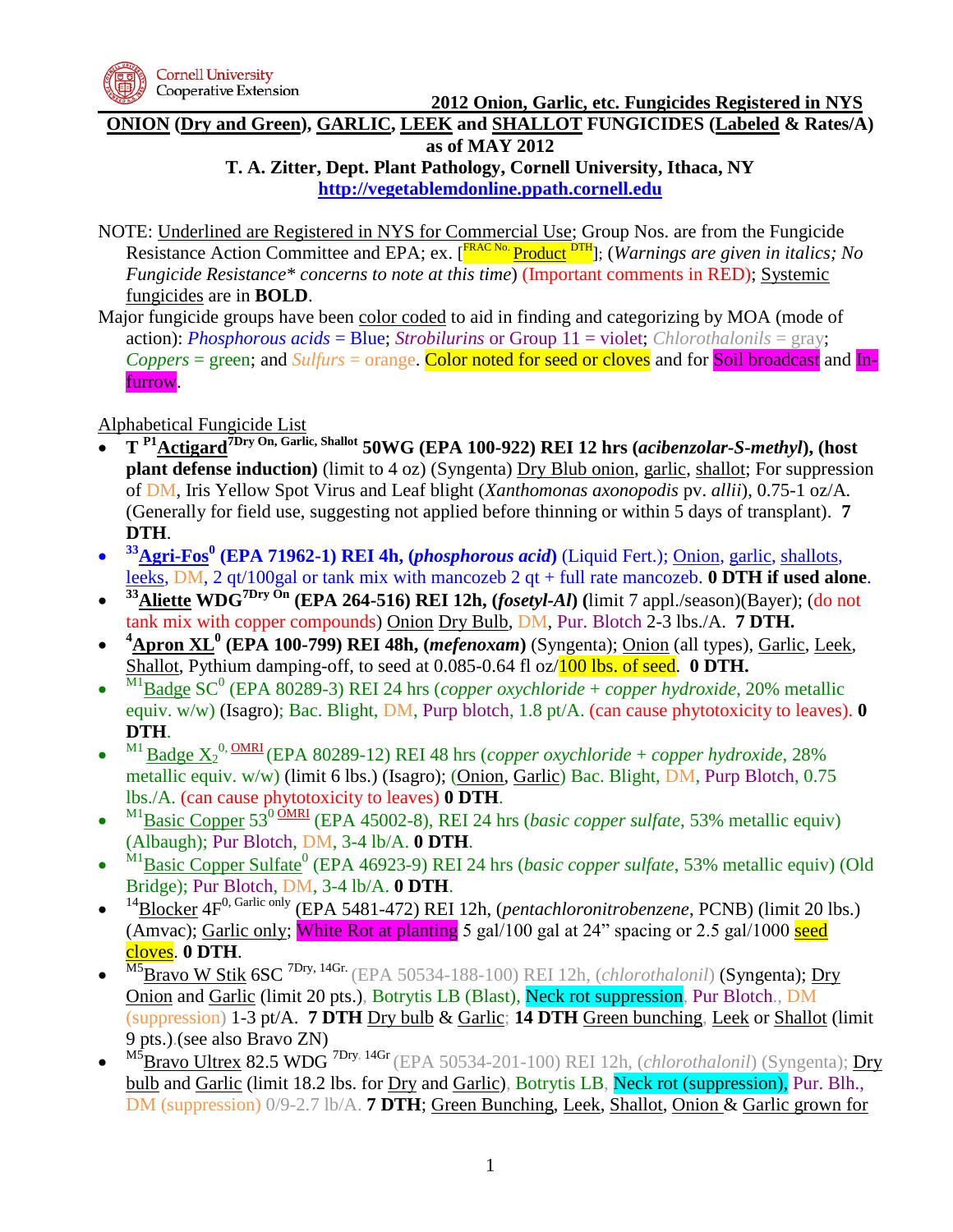

seed (limit of 8.2 lbs.), Botrytis LB, Pur. Blh, DM suppression, 1.4-2.7 lb/A. 7 DTH **for** Dry bulb **&**  Garlic; **14 DTH** for Gr. bunching, leeks, shallots.

- $\bullet$ <sup>11</sup>Cabrio EG7Dry, Gr. (EPA 7969-187), REI 12h, (*pyraclostrobin*, 20%) (limit 72 oz.) (BASF); (No aerial application in NYS; for DM control, do not make more than 1 application before alternating to a DM-fungicide with different MOA); Onion (all types), Garlic, Leek, Shallot; Pur. Blh., Stemph. LB, Rust 8-12 oz/A on 14 day schedule; DM, Botrytis LB (suppression) 12 oz/A. (max. sequential applications is 1). **7 DTH**.
- $\bullet$ **M5 + 33 Catamaran Dry 7, Gr. 14 (EPA 42519-31) REI 12h (chlorothalonil, 16.7% + potassium phosphite**, 38.9%) (Luxembourg-Pamol); Dry bulb and Garlic, Botrytis leaf blight, Purple Blotch, DM, 4-7 pt/A; Gr Bunching Leeks, Shallots, Botrytis LB, Purple Blotch, DM, 4-7 pts./A; (see max. limits on label). Dry Onion and Garlic, **7 DTH**; Gr Bunching**,** Leek and Shallots**, 14 DTH**.
- $\bullet$ <sup>M1</sup>Champ 2F<sup>0</sup> (EPA 55146-64) REI 48h, (*copper hydroxide* 37.5%) (limit 16.5 pts.)(Nufarm); Onion, Garlic, Leek; Pur. Blh., DM, 1 1/3/A; Bac. Blt 2/3 - 1 pt/A. **0 DTH**. (See also Champ Dry Prill)
- $\bullet$ <sup>M1</sup> Champ WG<sup>0, <u>OMRI</u> (EPA 55146-1) REI 24h, (*copper hydroxide* 77%) (Nufarm); <u>Onion, Garlic</u>,</sup> Pur Blh., DM 2 lb/A. **0 DTH**.
- $\bullet$ M5Chlorothalonil 720SC <sup>7Dry or 14Gr.</sup>(EPA 66330-362) REI 12 hrs. with PPE. (*chlorothalonil*, 54%) (limit 20 pts.) (Arysta); Dry bulb onion & Garlic Botrytis LB, Pur Blotch, Suppression of Botrytis neck rot, Suppression of DM, 1-3 pts/A, 7 DTH. Onions (Gr. bunching) Leek, Shallot, Onion and Garlic for Seed (limit 9 pts.); Botrytis leaf blight, Pur Blotch, Suppression of DM, 1 ½ - 3 pts./A. **7 DTH** Dry Onion, Garlic; **14 DTH** Green onions, leeks, shallots.
- $\bullet$ Bio Contans WG0, OMRI (EPA 72444-1), REI 4 hrs (*Coniothyrium minitans*, biological) (Sylvan Bioproducts/Prophyta); WM in agricultural and greenhouse soils, 1-4 lbs/A or 0.75-1.5 oz per 1000 sq ft. **0 DTH**.
- $\bullet$  $M_1^1$ C-O-C-S WDG<sup>0, On, Garlic</sup> (EPA 34704-326), REI 48 hrs. in field (74.8% *copper oxychloride* + 14.2% *basic copper sulfate*, 50% metallic equiv.) (limit 11.6 lbs.) (Loveland). **0 DTH**.
- $\bullet$ <sup>M1</sup> Cueva<sup>0, <u>OMRI</u> (EPA 67702-2-70051), REI 4 hrs. (*copper octanoate*, 10%) (Neudorff/Certis); (All),</sup> Botrytis l b, DM, Neck rot, Bacterial soft rot, 0.5-2 gal/100 gal. **0 DTH**.
- $\bullet$ <sup>M1</sup>Cuprofix Ultra 40 Disperss<sup>0, On, Garlic (EPA 70506-201) REI 48h, (40% *basic copper sulfate*) (limits</sup> 15 lbs.) (UPI) Onion, Garlic, Bac. Blt, Pur. Blh., DM 1.25-2.5lb/A (may be used in greenhouse [hoop] or field) **0 DTH**.
- $\bullet$ M3Dithane DF Rainshield<sup>7Dry, Garlic, Shallots; or 0 in-furrow</sup> (EPA 62719-402) REI 24h, (also available is Dithane F-45) (*mancozeb*) (limit 30 lbs.) (Dow) (DO NOT apply more than 16.5 pints (2.1 gallons) product per acre (6 lbs. metallic copper/A) per year; Do not apply to exposed bulb); Dry bulb onion, Garlic, Shallot, Botrytis LB, Pur. Blh., Botrytis Neck rot, DM, Rust, 3 lb/A. 7 DTH. Onion infurrow drench, Damping off, Seed rots, Smut, 3 lbs./A furrow drench at time of planting. 0 DTH.
- $\bullet$ M5Echo 720<sup>7Dry & Garlic or 14Gr.</sup>(EPA 60063-7) REI 12h, (54% *chlorothalonil*) (Sipcam); Dry Bulb onions, Garlic (limit 15 lbs. ai) Botrytis LB, Purp Blotch 0.91-1.82 lb; Neck rot suppression 1.25- 1.82 lb **7 DTH**; Green Bunching, Leek, Shallot, Onion for seed (limit 6.7 lbs. ai), BLB, Pur Blh, DM (suppression), 1.36-2.73 lbs. **14 DTH**.
- $\bullet$ <sup>7</sup>Endura 70WD<sup>7for all</sup> (EPA 7969-197) REI 12h, (*boscalid*) (limit 41 oz) (BASF); (Do not make more than 2 applications of Endura before alternating to a fungicide with a different MOA); Onion (all types), Garlic, Leek, Shallot, Botrytis LB, Pur. Blh. 6.8 oz/A (max. of 6 applic.). **7 DTH**.
- $\bullet$ M5 Equus 500 ZN 7Dry or 14 Gr. (EPA 66222-150) REI 12h, (*chlorothalonil* 38.5%) (MANA) Dry bulb Onion & Garlic (limit 29 pts.), Botrytis LB, Pur. Blh., Neck rot (suppression), 1.4-2.8 pt/A **7 DTH**.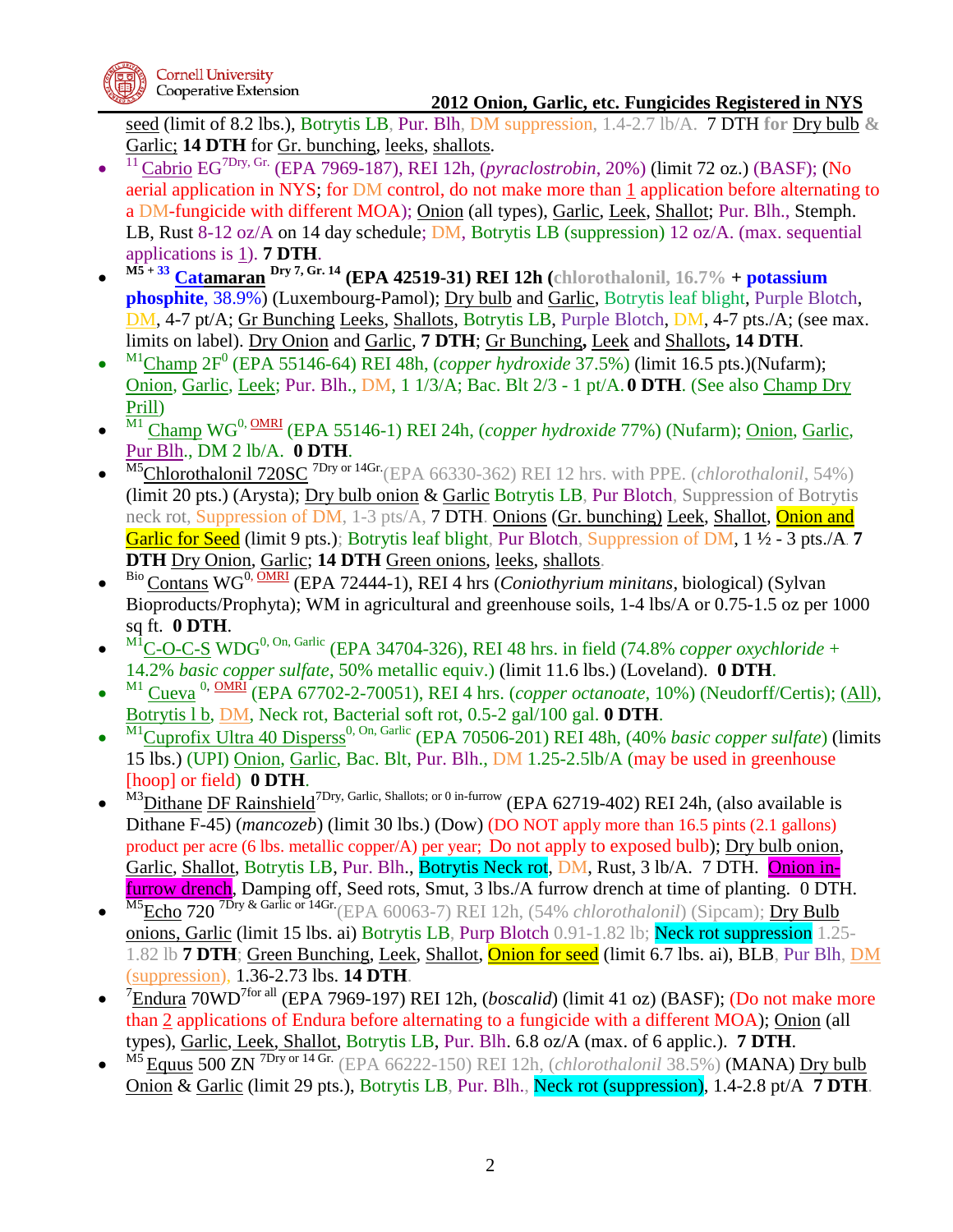

Green bunching, Leek, Shallot, Onion for seed (limit 13 pts.), Botrytis LB, Pur. Blt,. DM (suppression) 2.25-4.25 pts./A. **14 DTH**.

- $\bullet$ M5Equus 720 SST7Dry & Garlic or 14 Gr., Leek, Shallot (EPA 66222-154) REI 12h, (*chlorothalonil* 54%) (MANA); Dry bulb Onion & Garlic (limit 20 pts.); Botrytis LB, Pur. Blh., Neck rot (suppression), DM (suppression), 1.0-2 pts./A. 7 DTH. Green bunching, Leek, Shallot, **Onion for seed** (limit 9 pts.), Botrytis LB, Pur. Blt,. DM (suppression) 1.5-3 pt/A. **14 DTH**.
- $\bullet$ M5Equus DF 7Dry or 14 Gr. (EPA 66222-149) REI 12h, (*chlorothalonil* 82.5%) (MANA); Dry bulb Onion & Garlic (limit 18.2 lbs.); Botrytis LB, Pur. Blh., Neck rot (suppression), DM (suppression) 0.9-2.7 lb/A **7 DTH**. Green bunching, Leek, Shallot, Onion for seed, (limit 8.2 lbs.) (**14 DTH**), Botrytis LB, Pur. Blt,. DM (suppression) 1.4-2.7 lbs./A.
- $\bullet$ <sup>7</sup>Fontelis<sup>3Dry, Gr.</sup> (EPA 352-834) REI 12hrs (*penthiopyrad*) (limit of 72 fl oz/A) (DuPont); <u>Not</u> registered in NYS. 16 to 24 fl oz for Onion Dry and Green, Garlic, Leek, Shallot for Botrytis leaf Blight, Neck Rot, PM, Pur. Blotch, Stemp L Blt and stem rot; (no more than 2 sequential applications before switching to a different MOA). **3 DTH**.
- $\bullet$  $40$ **Forum** 4.18 SC<sup>0</sup> for all unless TM (EPA 241-427) REI 12h, (43.5% *dimethomorph*) (limit 30 fl oz) (BASF) (DO NOT make more than 5 applications per season) Onion, Dry bulb and Green, Garlic, Leek, Shallot, DM, 6 fl oz/A. **0 DTH**.
- **\* <sup>33</sup>Fosphite<sup>0</sup> (EPA 68573-2) REI 4h, (53% mono- and dipotassium salts of** *phosphorous acid***)**  (JH Biotech); (Do not apply Fosphite foliarly to plants at less than 3 day intervals) Onion, Garlic, DM, 1-3 qt/A. **0 DTH**.
- $\bullet$ **<sup>33</sup>Fungi-Phite<sup>0</sup> (EPA 83472-1) REI 4 hrs (45.5% mono- and di-potassium slats of** *phosphorous acid***, no equivalent given) (**Plant Protection); Onion (Dry and green), Garlic, Leek, Shallot, DM, Phytophthora, Pythium, suppression of bacterial dis., 1-1.5 qt/A (Do not apply more than 6 times per crop cycle). **0 DTH**. (see also Fungi-Phite DF)
- $\bullet$ **<sup>33</sup>Helena ProPhyt<sup>0</sup> (EPA 42519-22-5905) REI 4h, (***potassium phosphite***)** (Helena); Onion, Garlic, Shallot, DM, Pur. Blh., 4 pts/20-50 gal/A. **0 DTH**.
- $\bullet$ **1 Incognito 85 WDG<sup>0</sup> Garlic cloves; 0 IF On, Gar (EPA 66222-145) (***thiophanate-methyl***)** (limit 1.6 lb) or <sup>1</sup>**Incognito 4.5F<sup><sup>0</sup>** (**EPA 66222-134**) (limit 40 fl oz) (MANA); **Onion and Garlic IF**, white rot 0.4-0.6</sup> oz for 85WDG or 40 fl oz for 4.5F (REI 3 days for both); Garlic Cloves, Penicillium clove rot 0.8lb/100gal for 85 WDG or 20 fl ozs/100 gal for 4.5F (REI 12h for both). **0 DTH**.
- $\bullet$ M5Initiate 720 F7 Dry, 14 Gr. (EPA 34704-881) REI 12h, **(***chlorothalonil***, 54%) (Loveland);** Dry Bulb and Garlic; Botrytis LB, Neck Rot (suppression), Purple Blotch, DM (suppression), 1-3 pts. (no more than 20 pts per season) **7 DTH**. Onion (Green bunching), Leek, Shallot, Onion grown for seed: Botrytis LB, Purple Blotch, Downy Mildew (suppression) 1 ½ to 3 pts, **14 DTH** (limit of 9 pts.)
- $\bullet$ **3+9Inspire Super7Dry, 14Gr. (EPA100-1317) REI 12h; (***difenoconazole***, 8.4% +** *cyprodinil***, 24.1%)**  (Syngenta). Onion (all), Garlic, Shallot, Leek, Cer LS, Leaf blotch, PM, Pur. Blotch, Stem LB, Botrytis LB; suppression. of Black mold, 16-20 fl oz/A (limit of 60 fl oz for green and 80 fl oz dry). Dry **7DTH**, Green **14 DTH**.
- $\bullet$ <sup>M</sup>Kaligreen<sup>1</sup> OMRI (EPA 11581-2), REI 4 hrs. (*potassium bicarbonate*, 81.9%) (Otsuka) Bulb vegetables like Onions (dry and green), garlic, leeks, shallots; Label only addresses PM control at 2 ½-3 lbs/A. **1 DTH**.
- $\bullet$ <sup>M1</sup>Kentan DF<sup>0, On, Garlic, Leek (EPA 80289-2) REI 48 hr, (*copper hydroxide* 61.3% = 40% metallic cu)</sup> (limit 6 lbs.) (Isagro); Onion, Garlic, Leek Bac Blt, 1-1.5 lb/A; DM, Pur Blotch, 2 lb/A. **0 DTH**. May be used for greenhouse crops on label.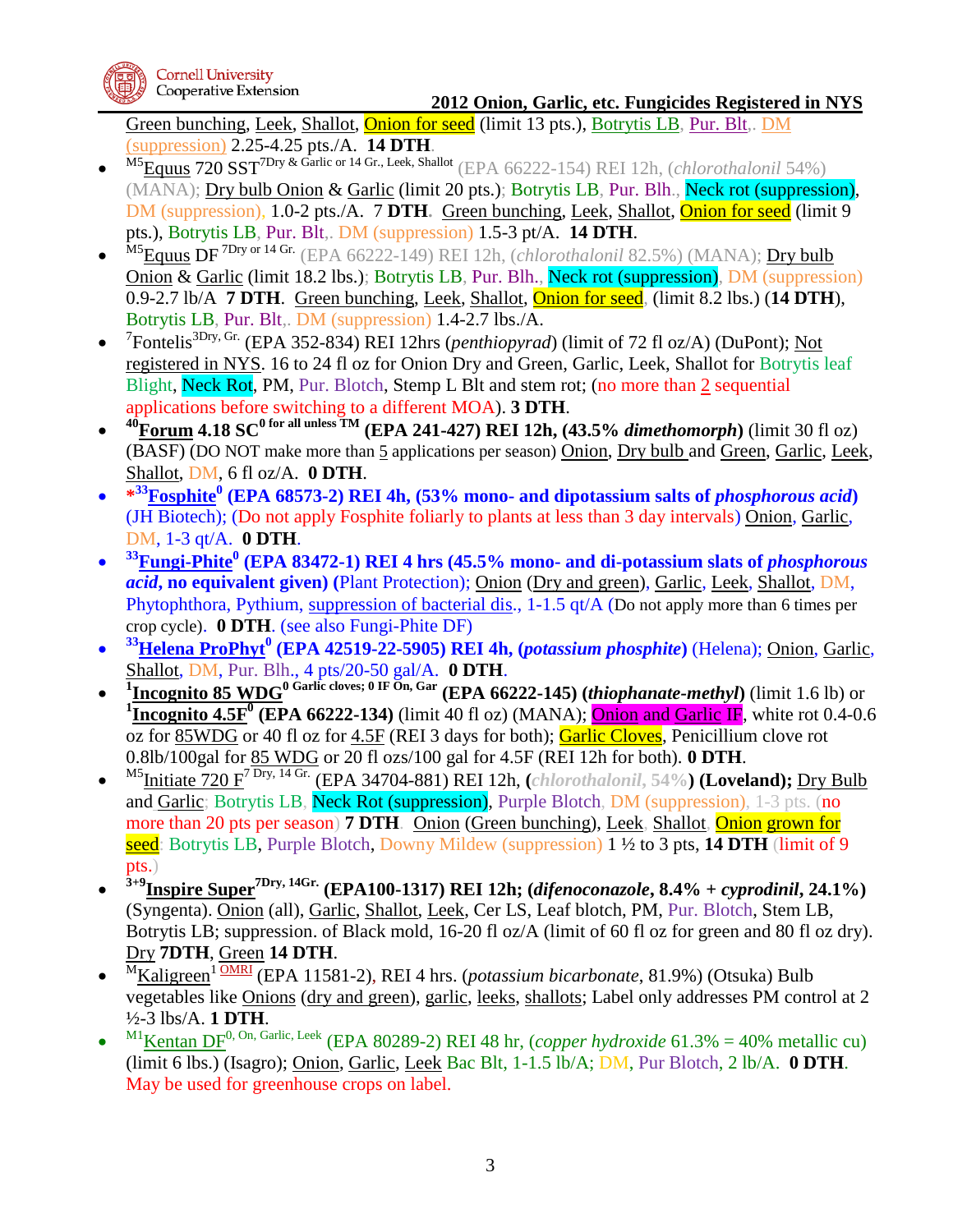

- **\* <sup>33</sup>Kphite 7LP<sup>0</sup> (EPA 68573-2) REI 4 hrs. (53% Mono & di-potassium salts of** *phosphorous acid***)** (Plant Food Systems); Onion, Garlic; generic label, DM, 1-3 qt in 20 gal water. **0 DTH**.
- $\bullet$  $M1$ Kocide 3000<sup>0, On, Garlic, Leek</sup> (EPA 352-662) REI 48h w/o PPE, (*copper hydroxide* 46.1%= 30%) metallic copper equivalent) (limit 20 lbs.) (DuPont); Onion, Garlic, Leek (Can cause phytotoxicity to leaves)*;* Bac. Blt., DM, Pur. Blh. 0.75-1.5 lb/A (limit of 20 lbs). **0 DTH**. See also Kocide 101 and Kocide 2000.
- $\bullet$ Kumulus  $DF^{0, \, \text{OMRI}}$  (EPA 51036-352) REI 24 hrs. (80% *sulfur*) (Arysta).Onion (Dry, Green), Shallots, Garlic; Petrobia mite and PM, 3-10 lb. **0 DTH**.
- $\bullet$ <sup>M</sup><sub>M-Pede</sub><sup>0</sup> (EPA 53219-6) REI 12h, (potassium salts of fatty acids) (Gowan); Insects and PM (greenhouse and field). **0 DTH**.
- $\bullet$ M3+M1 ManKocide7Dry only (EPA 352-690), REI 48h, (*mancozeb* 15% + *copper hydroxide* 46.1%) (limit 20 lbs.) (DuPont); (Do not apply to exposed bulbs) Dry Bulb Onions, Botrytis LB, DM, Pur. Blh. 2.5 lb/A, Bac. Blt. 1.5-2.25 lb/A. **7 DTH**.
- $\bullet$ M<sub>3</sub>Manzate Pro-Stick 75DG<sup>7Dry, Garlic, Shallot, 0 IF (EPA 70506-234) REI 24h, (*mancozeb*) (limit 30 lbs.),</sup> (UPI); (Do not apply to exposed bulbs); Dry bulb onion, Garlic, Shallot Botrytis LB, DM, Botrytis Neck Rot, Pur. Blh. 3 lb/A **7 DTH**. In-Furrow drench Onions, Smut 3 lb/A. **0 DTH**.
- $\bullet$ M1Mastercop 0, On, Garlic (EPA 55272-18-66222) REI 48 hrs. (*copper sulfate pentahydrate*) (limit 9 pts.) (MANA); **0 DTH**.
- $\bullet$ M2Micro Sulf 0, OMRI (EPA 55146-75), REI 24 hrs. (*sulfur*) (Nufarm); Onion (green and dry), dry shallots, PM, Petrobia mite, 3-10 lb/A. **0 DTH**.
- $\bullet$ <sup>M2</sup>Microthiol Disperss<sup>0, OMRI</sup> (EPA 70506-187), REI 24h, (micronized wettable *sulfur*) (UPI) Onions (all types), Garlic, Shallot; Powdery mildew, Petrobia mite, 3-10 lb/A. **0 DTH**.
- $\bullet$  $\frac{M2}{M1}$  Microfine<sup>0</sup> (EPA 6325-13-34704) REI 24hrs, (sulfur) (Loveland); Onions and Garlic for PM. 0 DTH
- $\bullet$  $M_{\rm {Mil Stop}}^{0, \rm {OMRI}}$  (EPA 70870-1-68539) REI 1hr, (potassium bicarbonate, 85%) (BioWorks); NOTE: Not specifically labeled for onion, garlic, leeks or shallots. Lists both PM and DM, with a normal field rate of 2.5-5 lb/A. **0 DTH**.
- $\bullet$ <sup>M1</sup>Nordox 75WB<sup>0, OMRI</sup> (EPA 48142-4) REI 12 hrs. (83.9% *cuprous oxide*) (Nordox AS); assorted diseases on label. **0 DTH**.
- $\bullet$ <sup>M1</sup>Nu-Cop 50WP<sup>0, OMRI</sup> (EPA 45002-7), REI 24 hrs (*cupric hydroxide*, 77%, 50% metallic equiv.) (Albaugh); Bac Blight 1-1.5lb/A; Pur Blotch, DM, 2 lb/A.  $\overline{0}$  DTH ( see also Nu-Cop 3L<sup>On, Garlic</sup> with limits of 15.75 pts.), and Nu-Cop HB)
- $\bullet$ <sup>M</sup>Oxidate<sup>0, OMRI</sup> (EPA 70299-2), REI 1h, (*hydrogen peroxide*) (BioSafe Systems); Onions, Leek, Shallots, Garlic, Botrytis, DM, PM. See label. **0 DTH**.
- $\bullet$ M3Penncozeb 75DF<sup>7Dry, Garlic, Shallots, 0 IF</sup> (EPA 70506-185) REI 24h, (*mancozeb*) (limit 32 lbs.) (UPI); (Don't allow spray or drift to reach bulbs after lifting from soil); Onion Dry bulb, Garlic, Shallot Botrytis LB, DM, Neck Rot, Pur. Blh., 2-3 lb/A. **7 DTH**. Onions In-furrow drench, DO, Seedling blights, Smut, 3 lb/A. **0 DTH**.
- $\bullet$ **<sup>33</sup>Phostrol 0 (EPA 55146-83) REI 4h, (Na, K, NH4** *phosphorous acid***)** (Nufarm); Dry Bulb Onions, DM, 2.5-3.75 pt/20-50 gal/A. **0 DTH**.
- $\bullet$  \*<sup>43</sup>Presidio<sup>2Dry, Gr., Tank-Mix (EPA 59639-140) REI 12h, *(fluopicolide*) (limit 4 applications/12 fl oz per</sup> season) (Valent), All for DM, 3-4 fl oz/A. (must be tank-mixed with another fungicide effective for DM control). **2 DTH**.
- $\bullet$ <sup>M</sup>Prev-Am Ultra<sup>0</sup> (EPA 72662-3) REI 12h, (sodium tetraborohydrate decahydrate, *borax*) (Citrus Oil); <u>Onion, Garlic</u>, Botrytis, DM, 50 fl oz/A. **0 DTH**.
- $\bullet$ 11+7Pristine7Dry & Gr. On., Garlic, Shallot, Leek (EPA 7969-199) REI 12h, (*pyraclostrobin* + *boscalid*) (limit 6 appl./111 oz) (BASF); Onion (all types), Garlic, Leek, Shallot; (Do not make more than 2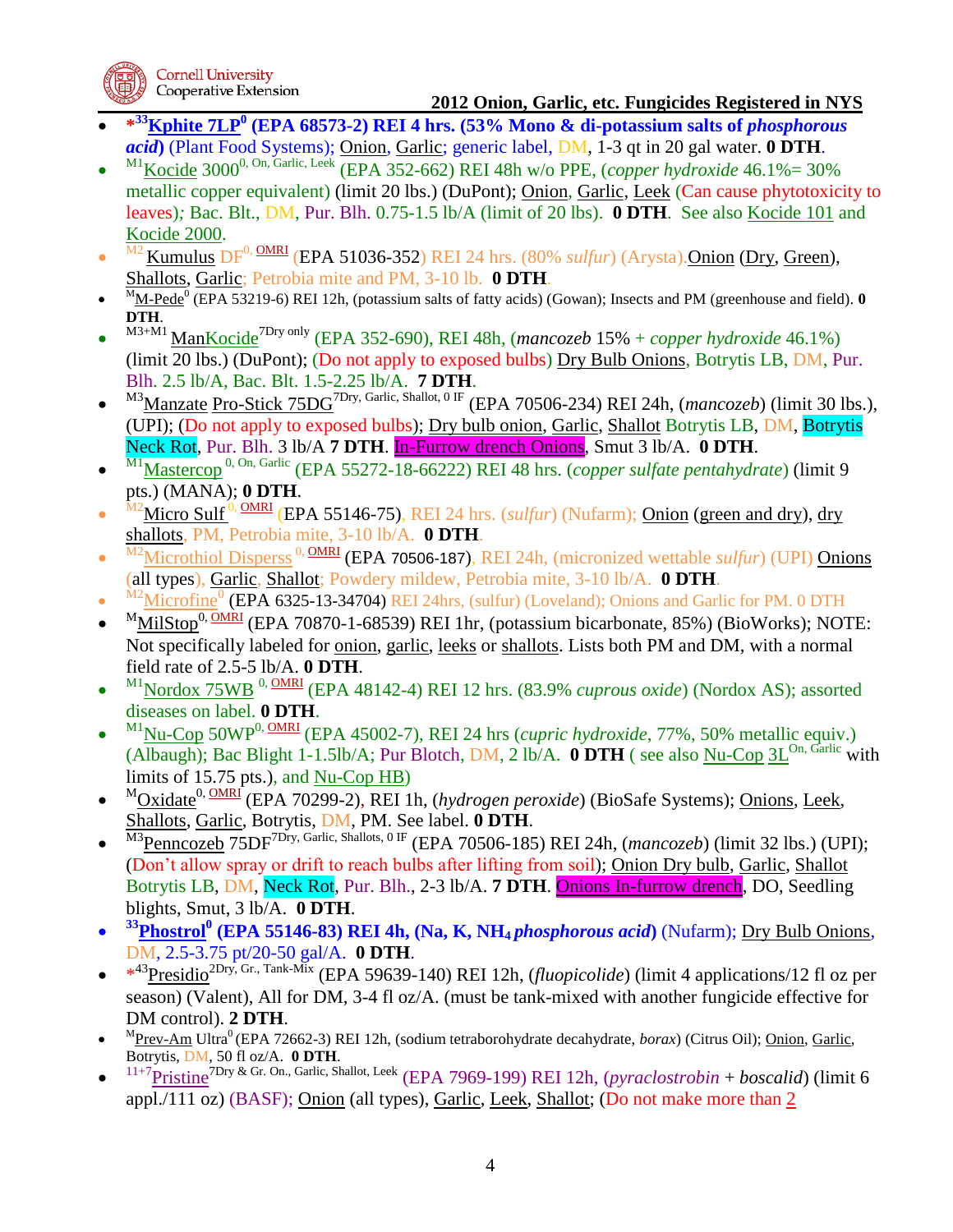applications for Botrytis, Purple Blotch or Stemphylium before alternating to a non-strobilurin fungicide; do not make more than  $1$  application in the case of  $DM$ ; no aerial application in NYS; not for use in greenhouse or transplant production); Botrytis LB, Botrytis neck rot, 14.5-18.5 oz/A; Pur. Blh., Stemphylium L Blt., 10.5-18.5 oz/A, DM (suppression), 18.5 oz/A. **7 DTH**

- ProPhyt see Helena ProPhyt.
- $\bullet$ <sup>3</sup> PropiMax<sup>14Dry, or <sup>0Gr.</sup> (EPA 62719-346) REI 12hrs. (*propiconazole*) (16 fl oz.) (Dow); <u>Dry Onion</u></sup> and Dry Shallots, Garlic, Green Onions & Shallots, Leeks, Scallions; Botrytis leaf blight (suppression), Alternaria purple blotch, 4-8 fl oz alone or 2-4 fl oz with mixing partner. **14 DTH** for Dry onions, **0 DTH** for Green onion types.
- $\bullet$ <sup>11</sup>Quadris F<sup>ODry, Gr., Garlic, Leek Shallot (EPA 100-1098) REI 4h, (*azoxystrobin*) (limit 92.3 fl oz)</sup> (Syngenta); (Do not apply sprays near apples; no more than 1 application before alternate with different MOA and limit to 4 applications per season*)*. Onion (all types), Leek, Garlic, Shallot; Pur Blh., Rust, White rot, 6.0-12.0 fl oz; DM, Botrytis Leaf Blt (*B. aclaca*) 9.0-15.5 fl oz; Rhizoctonia In-furrow 0.40-0.80 fl oz/1,000 row feet. **0 DTH**.
- $\bullet$ <sup>11+M5</sup>Quadris Opti F<sup>7Dry, Garlic or 14Gr. Leek, Shallot</sup> (EPA 100-1171), REI 12h, (*azoxystrobin* + *chlorothalonil*) (limit 1.5 lbs. a.i. of *azoxy* and 6.75 lbs. a.i. *chloroth*.) (Syngenta); (Do not apply more than 1 application of Quadris Opti or other strobilurin before alternating to a fungicide with a different MOA); Green bunching Onion, Leek, Shallot, Pur. Blh., Rust, Botrytis leaf blt., 1.6-3.2 pt/A; DM, 2.4-3.7 pt/A **14 DTH**; Dry bulb Onion, Garlic*.* Same diseases and rates as above, but **7 DTH.**
- Quadris Top7Dry, Gr.(EPA100-1313) REI 12h (*azoxystrobin + difenoconazole*) (limit green 42 fl oz & for dry bulb 56 fl oz) (Syngenta); Onion, Dry & Green, Garlic, Shallot, Leek; Botrytis LB, PM, Purple Blotch, Stemphy. LB, 12-14 fl oz/A. **7 DTH**.
- $\bullet$  $3+11$ Quilt<sup>14Dry, 0 Gr</sup> (EPA 100-1178) also REI 12h (*azoxystrobin + propiconazole*) (limit 55.3 fl oz) (Syngenta); Onion Dry & Green, Garlic, Scallions, Shallots, Leeks, Purple Blotch, Suppression BLB, Rust, 14-27.5 fl oz. **14** or **0 DTH**.
- $\bullet$  $3+11$ Quilt Xcel<sup>14 Dry, 0 Gr.</sup> (EPA 100-1324) REI 12h (azoxystrobin + propiconazole) (limit 56 fl oz) (Syngenta); Onion Dry & Green, Garlic, Scallions, Shallots, Leeks, Purple Blotch, Rust, 14-21 fl oz; White rot, DM, BLB, 17.5 -26 fl oz).**14 DTH** Dry; **0 DTH** Green.
- $\bullet$ **<sup>33</sup>Rampart<sup>0</sup> (EPA 34704-924) REI 4 hrs (Mono- and dipotassium salts of** *phosphorous acid***)**  (Loveland); Onion, Garlic. Generic label for Downy mildew, 1-4 quarts in a minimum of 20 gal water/A; do not apply at intervals less than 3 days. *Xanthomonas campestris* on this generic label. 0 DTH.
- $\bullet$ <sup>†11</sup>Reason 500SC<sup>7Dry, Gr., Garlic, Leek, Shallot (EPA 264-695) REI 12h, (Not approved for use on Long</sup> Island) (*fenamidone*) (limit 22 fl oz) (Bayer); *(Do not make more than 1 application of product before switching to a fungicide with a diff. MOA).*Onion (all types), Garlic, Leek, Shallot; DM, Pur. Blh., 5.5 fl oz/A. **7 DTH**.
- $\bullet$ <sup>SAR</sup> Regalia biofungicide concentrate<sup>0, OMRI</sup> (EPA 84059-3), REI 4h, (*[Reynoutria sachalinensis](http://pmep.cce.cornell.edu/profile.search?query=055809&minscore=90&numdocs=1)* [extract, biological SAR\)](http://pmep.cce.cornell.edu/profile.search?query=055809&minscore=90&numdocs=1) (Marrone) (All bulb crops); Multiple diseases, 2-4 qt/50-100 gal or tankmix with another effective fungicide. **0 DTH**.
- **\* <sup>33</sup>Resist 57<sup>0</sup> (EPA 82940-1) REI 4 h. (mono- and dipotassium salts of** *phosphorous acid***)**  (Actagro); All Foliar Generic label for DM, 1-3 quarts in a minimum of 20 gal water/A. **0 DTH.**
- $\bullet$ <sup>40</sup>Revus7Dry, Gr., Garlic, Leek, Shallot (EPA 100-1254) REI 12 hrs. (*mandipropamid*) (limit 32 fl oz for Dry bulb and 24 fl oz for Green) (Syngenta) Onion (Dry bulb & Green), Leek, Garlic, Shallot DM, 8 fl oz (silicone-based adjuvant recommend (Silwet L-77); make no more than 2 consecutive applications before switching to an effective fungicide other than Group 40). **7 DTH**.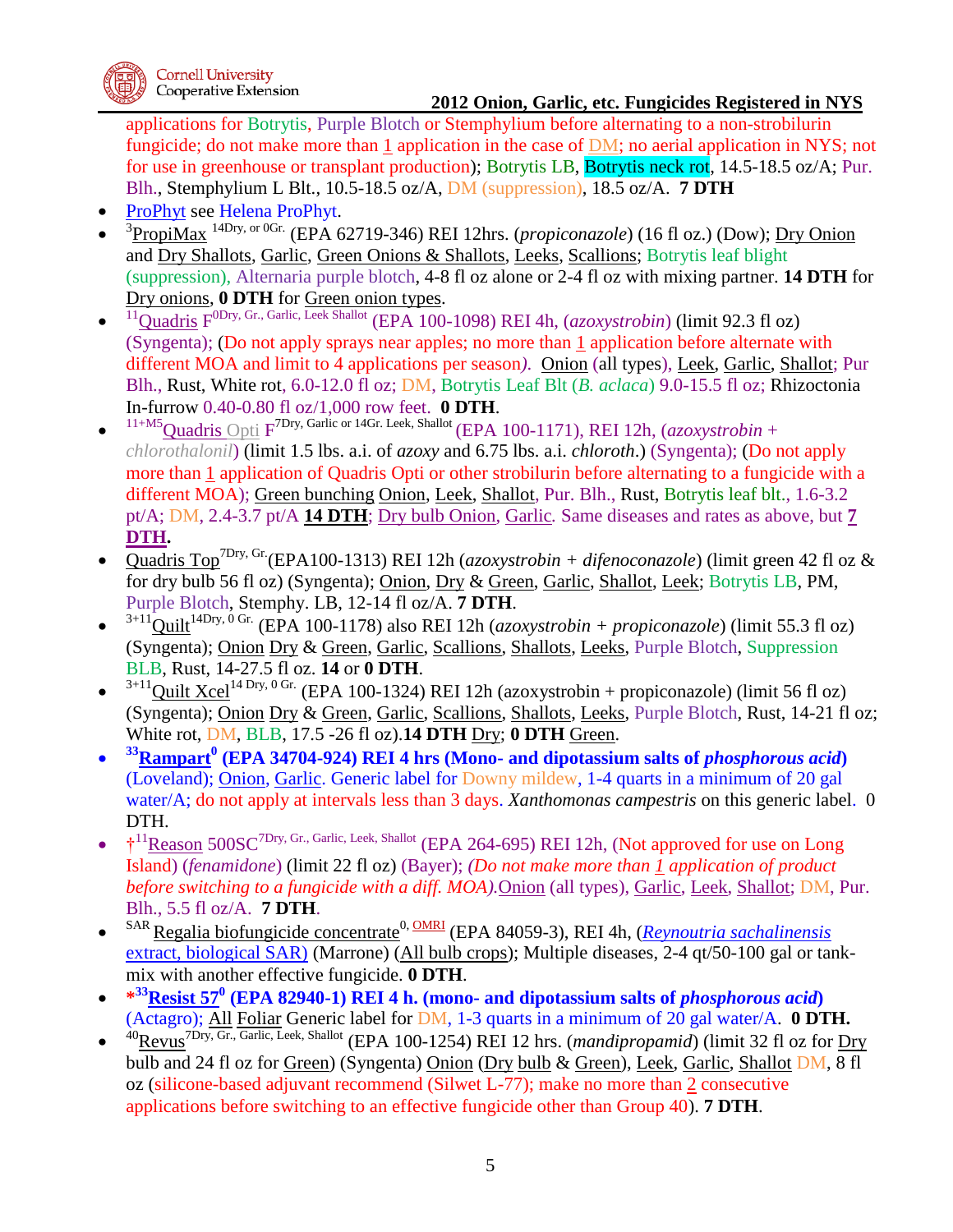

- $\bullet$ Bio Rhapsody AS0, OMRI (EPA 69592-19) REI 4h, (*Bacillus subtilis*), (AgraQuest) Greenhouse uses on label Onion, Garlic; For Onion Botrytis LB, Neck Rot, Pur. Blh., DM use 6-10 qt/100gal; for Garlic Botrytis Neck Rot, Rust use 2-6 qt/100gal. **0 DTH.**
- $\bullet$ **<sup>4</sup>Ridomil Gold SL<sup>0</sup> (EPA 100-1202) REI 48h, 0 if soil incorporated (***mefenoxam***)** (Syngenta); see also Ultra Flourish (Nufarm); (Do not use as a water transplant treatment, and do not use in greenhouse or on field-grown vegetable bedding plants); Onion (all types), Garlic, Leeks, Shallot; for soil, preplant incorporate or surface application, Pythium damping-off, 0.5-1 pt*.* **0 DTH**.
- $\bullet$ **4+M5Ridomil Gold Bravo7Dry and Garlic or 14 Gr., Leeks, Shallots** (**EPA 100-1221**) **REI 48h**, **(***mefenoxam* **+**  *chlorothalonil***)** (Syngenta); Dry Bulb & Green Onion, Leeks, Garlic, Shallot, DM, Botrytis LB, Pur. Blh., 2.5 pt/A. **7 DTH** (Dry Bulb & Garlic, see limits on label). **14 DTH** (Green Onions, leeks & Shallots, see limits on label) (also see Ridomil Gold Copper (EPA 100-804) for DM, 5 lbs./2.5A, **10 DTH** (Dry Bulb Onion, Garlic & Shallots); **7 DTH** (Green Onion, Leeks, Scallions); and Ridomil Gold MZ (EPA 100-1269); for DM, 2.5 lb/A, **7 DTH** (Dry Bulb Onion, Shallot, Garlic).
- $\bullet$ <sup>2</sup>Rovral 4F<sup>7Dry, Garlic <sup>0</sup> (EPA 264-482) REI 24h, (*iprodione*) (Bayer); <u>Dry Bulb Onions</u>, for Botrytis</sup> LB, Pur. Blh., Botrytis Neck Rot, Stemphilium, 1.5 pt/A (1 pt if tank mixed with another fungicide). **7 DTH**. Garlic, for White rot, 4 pt/A applied in furrow. **0 DTH**.
- $\bullet$ <sup>9</sup>Scala 400SC<sup>7all On, Garlic Leek, Shallot</sup> (EPA 264-788) REI 12h, (*pyrimethanil*) (limit 54 fl oz) (Bayer); Onion (all types), Garlic, Leek, Shallot, Botrytis LB, Neck Rot, Pur. Blh., 9 fl oz/A when use only in a tank mix with another fungicide effective for these diseases, 18 fl oz when used alone*.* **7 DTH**.
- $\bullet$ Bio Serenade ASO0, OMRI (EPA 69592-12) REI 4h, (*Bacillus subtilis*) (AgraQuest); Onion; Botrytis LB, Botrytis Neck Rot, Purple Blh., DM, 6-10 qt/A; Garlic, Botrytis Neck Rot, Rust, 6-10 qt/A. **0 DTH**.
- $\bullet$ Bio Serenade MAX0, OMRI (EPA 69592-11) REI 4h, (*Bacillus subtilis*) (AgraQuest); Onion, Garlic, Shallot; Botrytis LB, Neck Rot, Pur. Blh., DM, Rust, 1-3 lb/A. **0 DTH**.
- $\bullet$ Bio Sonata0, OMRI (EPA 69592-13), REI 4h, (*Bacillus pumilis*) (AgraQuest); Onion, Garlic, Shallot, DM, Rust, 2-4 qt/A. **0 DTH**.
- $\bullet$ **9+12 Switch 62.5WG7Dry, Gr., Garlic, Onions for seed (EPA 100-953) REI 12h, (***cyprodinil* **37.5% +**  *fludioxonil* 25%) (limit 56 oz) (Syngenta); **Onions** (all types and **grown for seed**), also Garlic; Botrytis LB, Stemp., Pur. Blh., Suppression of Neck rot, Black mold, 11-14 oz/A; soilborne white rot, IF 7-14 oz/1,000 ft row. **7 DTH**. *Switch use on Long Island limited to Onion and Strawberry only.*
- $\bullet$ <sup>M2</sup>Sulfur 6L<sup>0</sup> (EPA 6325-13-34704) REI 24h, *(sulfur)* (Arysta); Onions, Garlic, Dry Shallots; PM and mites, ½ to 1 1/3 gal per A. **0 DTH**.
- $\bullet$ <sup>Bio</sup> T-22 HC <sup>OMRI</sup>, (EPA 68539-4) REI till dry (*Trichoderma harzianum*) (BioWorks); <u>Onion, Garlic</u> leek, Shallots, for root pathogens, apply dust @ 4-8 oz/cwt seed. **0 DTH**.
- $\bullet$  $\frac{11+27}{11+27}$ **Tanos**<sup>3</sup> or longer by T-M<sub></sub> 50DF (EPA 352-604) REI 12 hrs (*famoxadone* + *cymoxanil*), (limit of 84 oz/season, must be tank mixed with a protectant) (DuPont); Dry and Green bulb, Garlic, Shallot, Leek, DM, Purple Blotch, 8 oz/A; Disease suppression for Bac soft rot & Xanthomonas blight, 8-10 oz, (Must be tank-mixed with copper containing fungicide).(Do not apply more than 1 application before switching to a fungicide with a different MOA; Do not apply more than 50% of applications of Tanos or other Group 11 fungicide per season. **3 DTH or longer**.
- $\bullet$ <sup>M2</sup>That Flowable Sulfur<sup>0</sup> (EPA 57538-5) REI 24 hrs. (*Sulfur*) (Stoller); **Onions (Green and Dry)**, Garlic, Dry shallots; PM, Petrobia mite 2-5 qts/A. **0 DTH**.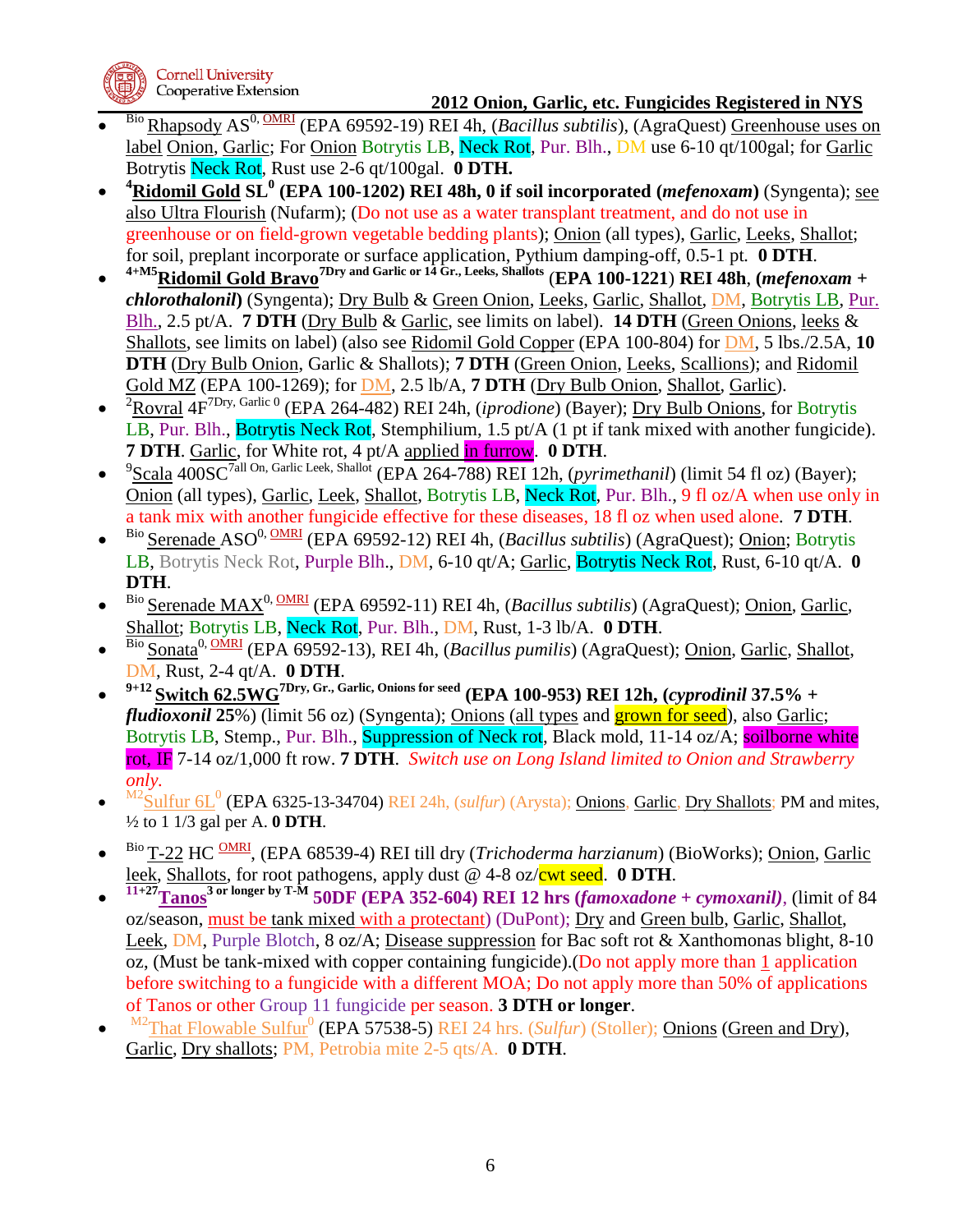

**Cornell University** Cooperative Extension

 **2012 Onion, Garlic, etc. Fungicides Registered in NYS**

- $\bullet$ **<sup>1</sup>Thiophanate Methyl 85 WDG<sup>0</sup> (EPA 6222-145) REI 3days (***thiophanate-methyl***)** (MANA); Onions & Galic (in-furrow), White rot 0.4-0.6 oz/1000 row ft at  $12$ " row spacing; Garlic, Penicillium clove rot, 0.8 lb/100 gal for garlic clove immersion before planting. **0 DTH**.
- $\bullet$  <sup>3</sup>Tilt<sup>14Dry or 0Gr.</sup> (EPA 100-617) REI 12 hrs. (41.8% *propiconazole*) (limit 16 fl oz) (Syngenta) Onion (all types), Garlic, Shallots, Leeks; Purple Blh, suppression of Botrytis leaf blight, solo 4-8 fl oz/A; Tilt + mixing partner 2-4 fl oz/A. **14 DTH** for Dry bulb onions; **0 DTH** for Green onion types.
- **<sup>1</sup>Topsin M 70WDG<sup>0</sup> (EPA 73545-18-70506) 70WP (EPA 73545-11-70506) WSB (EPA 73545- 16-70506); All REI 3 days (***thiophanate-methyl***)** (UPI); For **70WDG**, Onion & Garlic (in-furrow), White rot 2 lb/A, (limit of 2 lb product/A). Garlic, **Penicillium clove rot** (REI 12 h), 1 lb/gal for garlic clove immersion for 5 min. **0 DTH**.
- $\bullet$ **<sup>1</sup>Topsin 4.5FL<sup>0</sup>(EPA 73545-13-70506) REI 12 h clove treatment, 3 days IF** (UPI); In-furrow Onions, Garlic for White rot, 40 fl oz (also limit for season); Garlic cloves for Penicillium rot, 20 fl oz/100 gal. (also see **<sup>1</sup> Incognito 4.5F<sup>0</sup> )**
- $\bullet$ **<sup>4</sup>Ultra Flourish 2EC<sup>0</sup> (EPA 55146-73) REI 48h, (***mefenoxam***)** (Nufarm); (Do not use as a water transplant treatment, and do not use in greenhouse or on field-grown vegetable bedding plants); Onion (all types), Garlic, Leeks, Shallot; for soil, preplant incorporate or surface application, Pythium damping-off, 1-2 pt/A, see label for specifics*.* **0 DTH**.
- $\bullet$ **<sup>4</sup>Twist<sup>0</sup> (EPA 100-1145) REI 48 h (***mefenoxam***)** (see label for limits) (Syngenta); Dry bulb and Green Onions, Garlic, Shallots, Leeks, Scallions, Damping off, 1-2pts./A preplant incorporate or soil spray. **0 DTH**.
- $\bullet$ **<sup>9</sup>Vangard WG7Dry,Gr., Garlic (EPA 100-828) REI 12 hrs (75%** *cyprodinil***)** (limit of 28 oz product/A) (Syngenta). Onions (Dry bulb & Green), (Onions for seed), Garlic. Botrytis LB, Purple blotch, Suppression of Neck rot, 10 oz/A (After 2 applications, alternate with a fungicide with a different MOA for 2 applications. For ground application only. **7 DTH**.

This summary is provided as a helpful guide to most of the products that are available for Onion Disease Control and is not a substitute for Pesticide Labels. Refer to the 2012 Cornell Guidelines or the product label before buying any product. Every effort has been made to provide correct, complete, and up-todate information at the time of this presentation/publication. Trade names used are for convenience only. No endorsement of products intended, nor is criticism of unnamed products implied. These recommendations are not a substitute for pesticide labeling. Always read the product label before applying any pesticide.

## **ABBREVIATIONS: \* = if restricted by DEC to commercial applicators; † = not for use on Long Island; M = Multi-site activity; OLF = Other labeled formulation; MOA = mode of action.**

**Botrytis Leaf Blight, (***Botrytis squamosa)***; Botrytis Neck Rot (***Botrytis alii, B. acladia and B. byssoidea***); Flower blight (***Botrytis squamosa***,** *B. cinerea***,** *B. allii***); Downy mildew (***Peronospora destructor***, reportedly to all** *Allium* **spp.); Damping –off (***Pythium* **spp.); Cercospora leaf spot (***C. duddiae***); Leaf blotch (***Cladosporium allii-cepae***); Powdery Mildew (***Leveillula taurica* **or** *Oidiopsis sicula***); Purple Blotch (***Alternaria porri***); Black mold (***Aspergillus niger***); Penicillium clove rot; Bacterial soft rot (***Erwinia carotovora* **sub. sp.** *carotovora***); Slippery skin (***Pseudomonas gladioli* **pv.**  *allicola***); Leaf blight (***Xanthomonas axonopodis* **pv.** *allii***); Bacterial canker and sour skin (***Burkholderia cepacia***); Center rot (***Pantoea ananatis***); Rust (***Puccinia porri***); Smut (***Urocyctis colchici***); Stemphilium Leaf Blight (***Stemphylium vesicarium***); Stalk rot (***Stemphylium botryosum***); White Rot (***Sclerotium cepirvorum***); Nematodes (primarily northern root-knot,** *Meloidogyne hapla***,**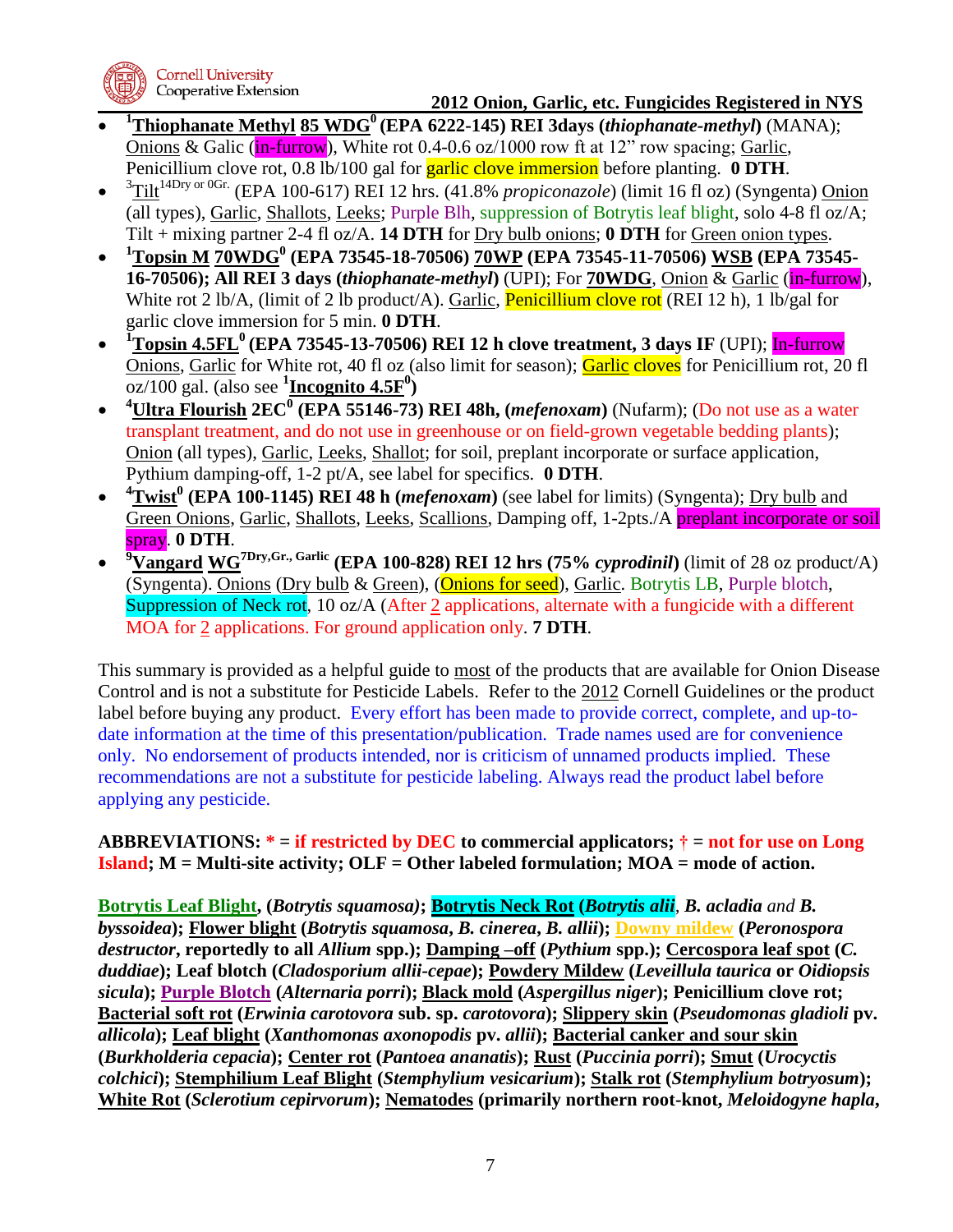

**and the lesion,** *Pratylenchus* **spp.); Pink root (***Phoma terrestris***); Onion yellow dwarf potyvirus (OYDV); Iris yellow spot tospovirus (IYSV).**